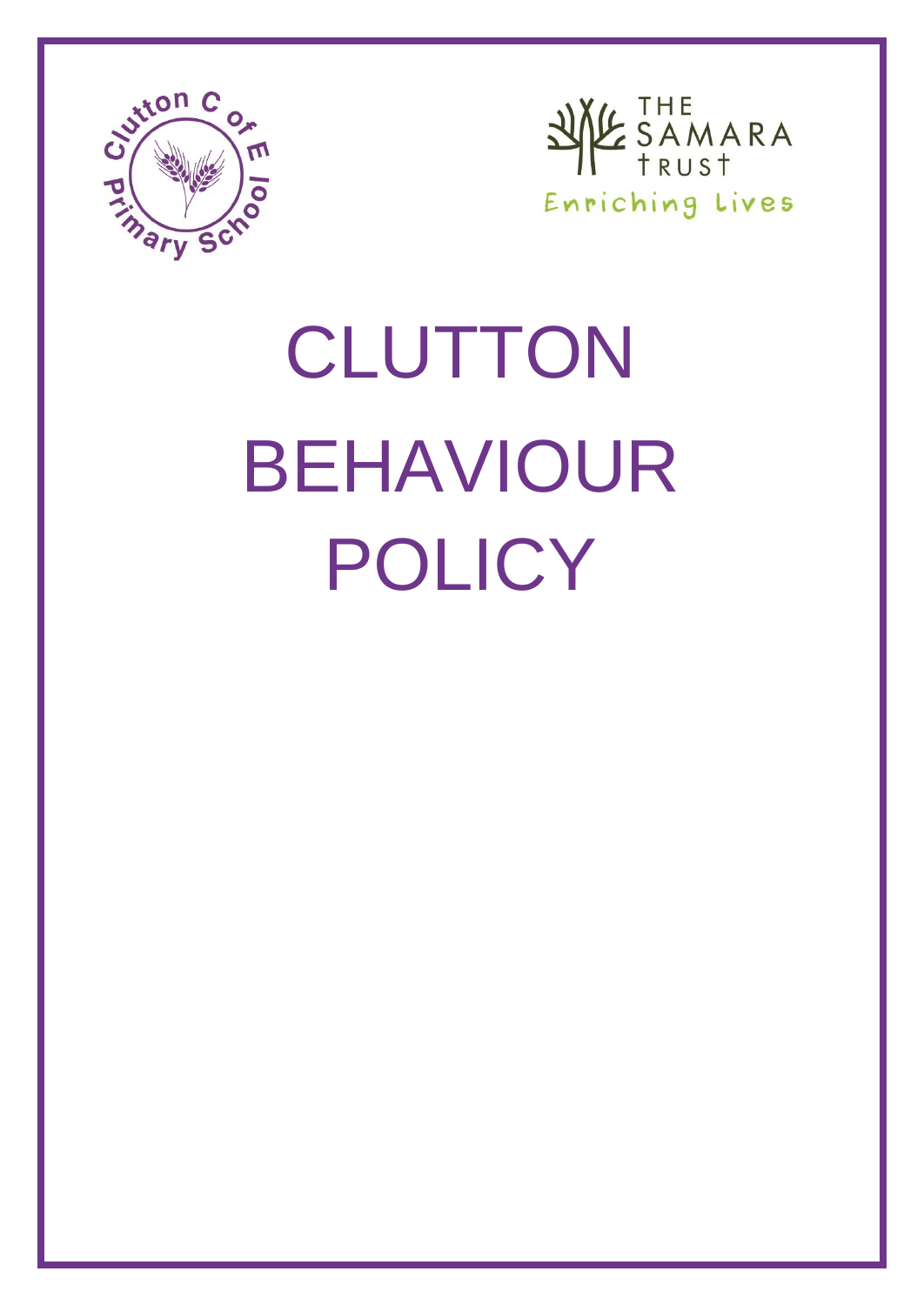### **School Mission Statement**

Clutton Church of England Primary School is proud to be a Christian school where diversity is celebrated and where all our children are equally valued, respected and encouraged to achieve their own personal potential.

## **Purpose of the policy**

Clutton School has a whole school behaviour policy, supported and followed by the whole school community, parents, teachers, pupils and governors and is based on three main rules creating a sense of community and shared values.

- 1. Be safe
- 2. Be kind
- 3. Be respectful

### **Aims**

The main aims of the behaviour policy are:

- To teach, through the school curriculum, values and attitudes as well as knowledge and skills. This will promote responsible behaviour, encourage self-discipline and encourage in pupils a respect for themselves, for other people and for property.
- To encourage good behaviour rather than to simply punish poor behaviour by
- providing a range of rewards for pupils of all ages and abilities.
- To make clear to pupils the distinction between minor and more serious misbehaviour and the range of sanctions that will follow.
- To treat problems when they occur in a caring and sympathetic manner in the hope of achieving an improvement in behaviour.

# **Code of conduct**

Clutton Church of England Primary emphasises the importance of respect. All members of the school community are asked to respect each other and all pupils are expected to respect their teachers, other adults and fellow pupils. Furthermore, pupils are expected to respect their own and other people's property and to take care of books and equipment.

Pupils are expected to be well behaved, well- mannered and attentive. Foul or abusive language is not allowed and pupils are not allowed to bring sharp or dangerous instruments to school. Physical violence or retaliation are not acceptable behaviour. Any incidents must be reported to staff. Repeated or serious incidents may lead to exclusion.

This code of conduct has been formulated with the safety and well-being of the pupils in mind, and to enable the school to function efficiently as a place of learning.

### **Role of parents**

Parents can help:

- By recognising that an effective school behaviour policy requires close partnership between parents, teachers and pupils.
- By discussing the 3 school rules with their child, emphasising their support of them and assisting when possible with their enforcement.
- By attending parent meetings and parents' functions and by developing informal contact with school.
- By knowing that learning and teaching cannot take place without sound discipline.
- By remembering that staff deal with behaviour problems patiently and positively.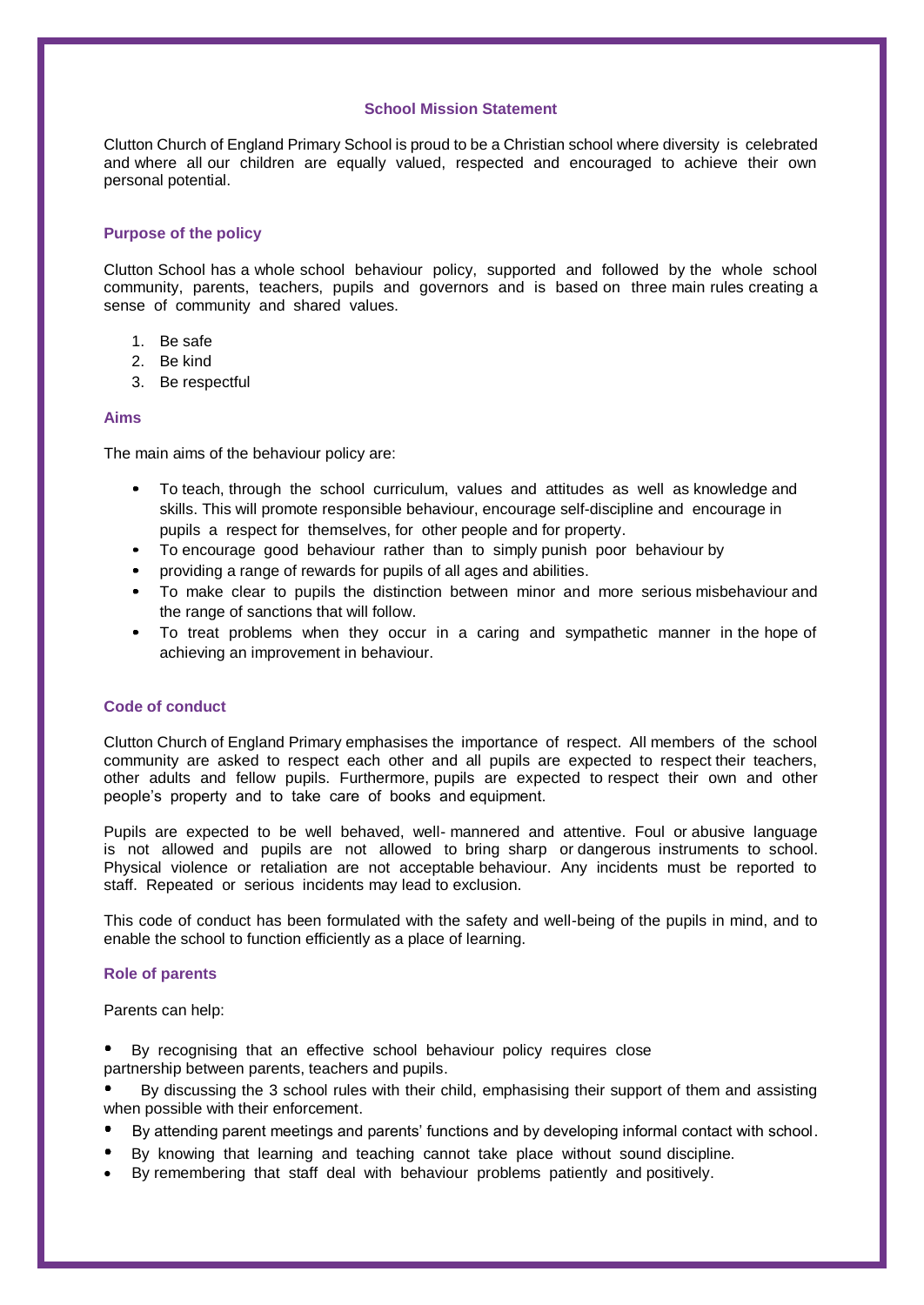### **Care and control of pupils**

7. At all times staff should encourage good behaviour through praise and reward. No member of staff must in any way physically chastise a pupil. If there is a need for sanctions then the following may be used, depending on each pupil's needs:

- Redirect to another activity.
- Talk to the pupil discuss what has happened.
- Discussion in groups or whole class.
- Move the pupil from the group to work on his/her own.
- Repeat work.
- Miss playtime (but must be supervised).
- Behaviour plan setting targets.
- Remove pupil from the class place with Principal or in another class.
- Parental involvement.
- Sanctions.

# **Use of DOJOS**

- Two warnings are given to the pupil then a negative Dojo, they miss two minutes of playtime/lunchtime.
- Parents are informed of any negative Dojo and as to the reason why.
- Three negative Dojos mean the pupil stays in for a lunchtime detention.

All behavioural incidents are recorded on CPoms.

### **CPOMS**

8. This is used to record:

- Any incidents involving a pupil, or anyone employed in school which results in personal injury or damage to property.
- Loss, theft or damage to property.
- Any other incidents or matters of a serious nature.

These incidents are ones that may give rise to disciplinary or legal action or become a matter of public interest (for example confrontational incidents, absconding etc).

### **Challenging/inappropriate behaviour**

9. Challenging behaviour can take the form of:

- Verbal abuse.
- Physical abuse.
- Assault.
- Defiant refusal.
- Absconding.

### **Intervention-positive handling**

10. If a pupil violently attacks another pupil or adult and does not respond to requests to calm down, then positive handling is necessary. The pupil should be removed from the situation as soon as possible by trained members of staff following the Positive Handling Policy. Staff will take immediate action to involve parents. The incident will be recorded on CPoms and the situation discussed with the Principal.

One member of staff is Team Teach trained using de-escalation techniques.

11. This type of behaviour is generally rare and it is the responsibility of the Principal who will deal with it, particularly if the problem keeps recurring.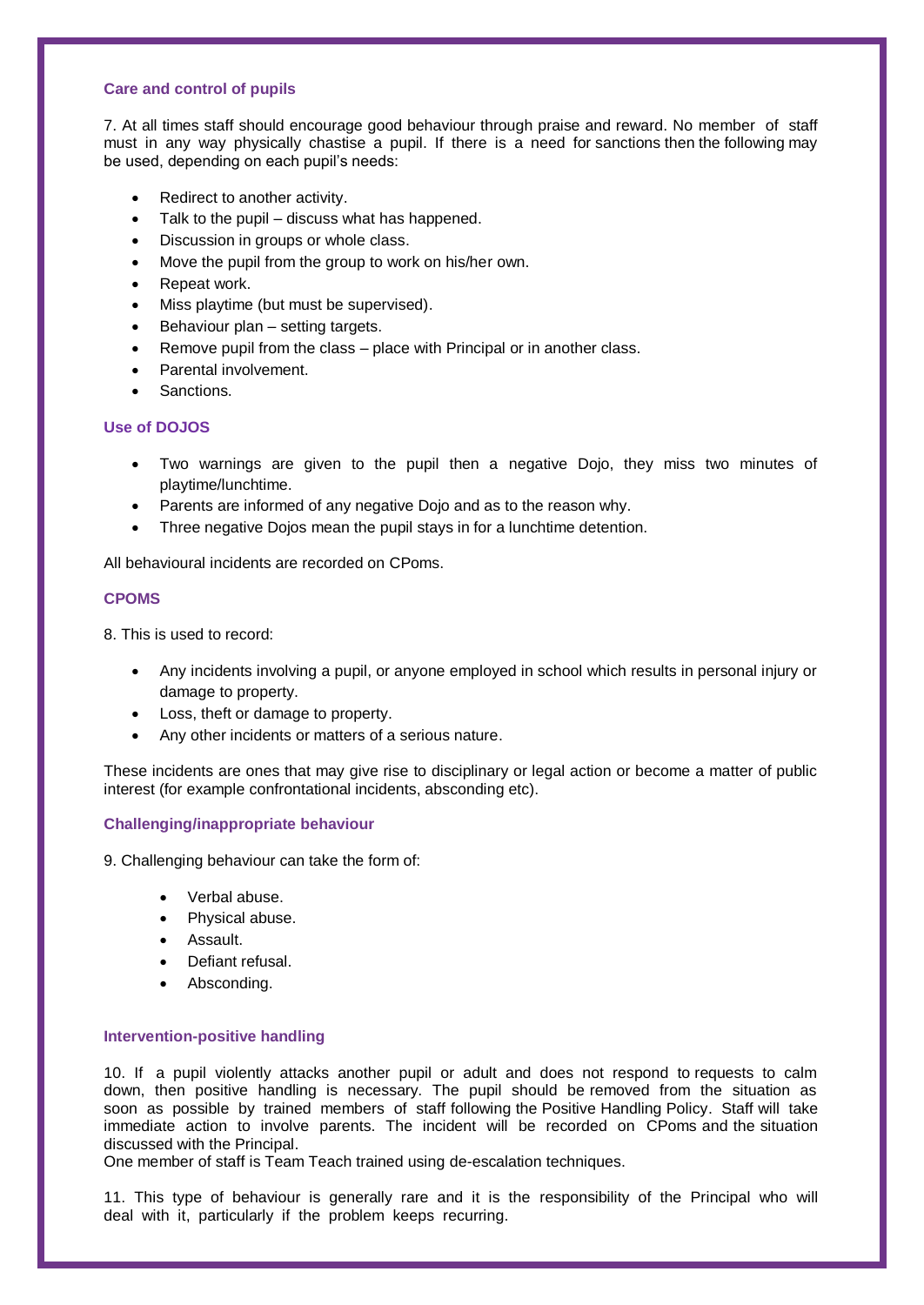### **Procedures for dealing with major breaches of discipline**

12. The following procedures apply:

- A verbal warning by the Princiapl as to future conduct.
- Withdrawal from the classroom for the rest of the day.
- A letter/phonecall to parents/carers informing them of the problem. Further agencies may need to be informed.
- A meeting with parents, and either a warning given about the next stage unless there is an improvement in the pupil's behaviour.
- If the problem is severe or recurring then the Exclusion Policy is followed.
- A TAF may be recommended involving parents and support agencies.

### **Lunchtime supervision**

13. At lunchtime, the midday assistants carry out supervision. The midday assistants can refer to the Principal or staff, if necessary, for additional support. The midday assistants are expected to reinforce the 3 rules and remind pupils of the standard of behaviour expected. Midday assistants are offered training to help them deal with behaviour issues.

14. Persistent or serious misbehaviour at lunchtime is brought to the attention of the Principal and/or the class teacher. This results in loss of privileges and playtimes. Parents will be informed if there is no improvement in behaviour and the pupil will be excluded from the premises at lunchtime for a fixed time.

### **Incentive scheme**

15. A major aim of the school policy is to encourage pupils to practice good behaviour by operating a system of praise and reward. The scheme is based on merit awards through which the pupils can be rewarded for academic and non- academic achievements, for effort, for caring, and for all aspects of good work and behaviour.

16. Pupils are awarded with a 'pupil of the week' certificate which is celebrated in Friday's Collective Worship. The children are chosen for 'pupil of the week' for keeping the 3 main rules.

17. Dojos are used to support and encourage good behaviour. One, two or five can be given out. They are then collated each term and if the pupils have the following amounts, they gain a certificate:  $25$ bronze, 50 – silver, 75 – gold, 100 – special. They return to zero at the beginning of each term.

18. Most pupils respond to this positive approach where their efforts are seen to be valued, and make considerable efforts to improve their work and their behaviour.

# **Sanctions**

19. There will be times when pupils behaviour is not in line with this policy and they need reminding where the boundaries of acceptable behaviour lie. The class teacher always deals with minor breaches of discipline in a caring, supportive and fair manner, with some flexibility regarding age of the pupil, as far as sanctions are concerned.

20. Each case is treated individually. Generally pupils are made aware that they are responsible for their own actions and that breaking rules will lead to a sanction of some sort. Normal sanctions include a verbal reprimand and reminder of expected behaviour, loss of free time such as playtimes, moving to sit alone, sending work home, letter of apology and loss of responsibility. Parents will be involved at the earliest possible stage, if problems are persistent or recurring.

21. Major breaches of discipline include physical assault, deliberate damage to property, stealing, leaving the school premises without permission, verbal abuse, refusal to work and disruptive behaviour in class. The Principal will work with the member of staff and parents to devise an action plan to meet that pupil's needs. This may include the involvement of other agencies – social services, psychological service etc. The Exclusion Policy may be implemented.